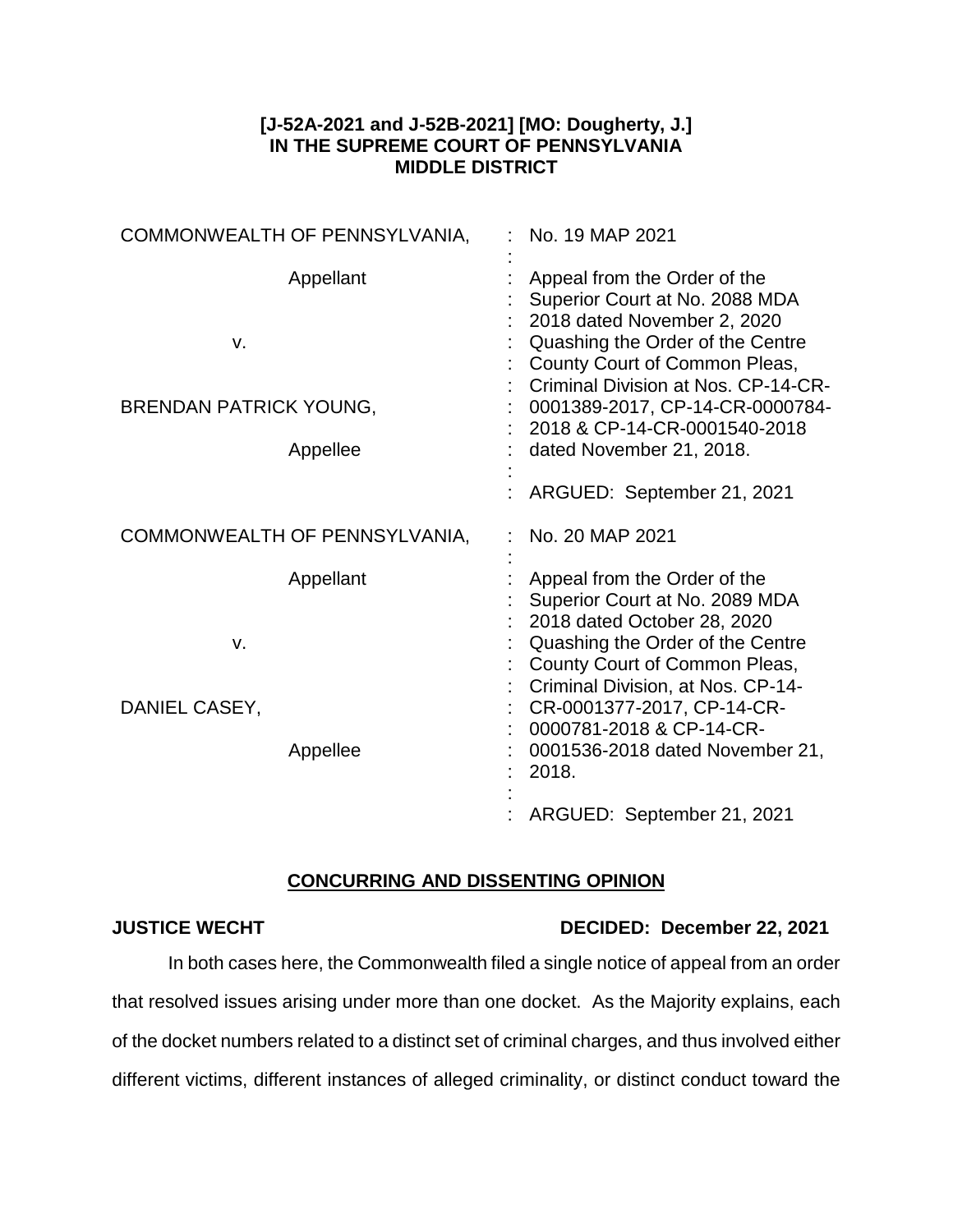same victim. Given those circumstances, I agree with the Majority that the various dockets did not "merge" within the meaning of *Always Busy Consulting, LLC v. Bradford Co*., 247 A.3d 1033 (Pa. 2021) (hereinafter "*ABC*"). 1 Instead, the cases before us today present the same concerns that motivated the bright-line rule that we announced in *Commonwealth v. Walker*, 185 A.3d 969 (Pa. 2018): when "one or more orders resolves issues arising on more than one docket or relating to more than one judgment, separate notices of appeals must be filed." *Id.* at 976. Therefore, I concur with the Majority that "the exception to the *Walker* rule enunciated in *ABC* is not broad enough to encompass the present matter" and that "quashal was seemingly required by Rules of Appellate Procedure 341(a) and 311(d) as interpreted in *Walker."* Maj. Op. at 19, 20.

The Commonwealth asserts that *Walker's* quashal mandate was misguided and inconsistent with Pennsylvania Rule of Appellate Procedure 902, which provides "that failure of an appellant to take any step other than the timely filing of a notice of appeal does not affect the validity of the appeal." Pa.R.A.P. 902. Rule 902 instructs appellate courts to take any other action that the court "deems appropriate, which may include, but is not limited to, remand of the matter to the lower court so that the omitted procedural step may be taken." *Id.<sup>2</sup>* Like the Majority, I agree with the Commonwealth that, per the

 $\overline{a}$ 

<sup>1</sup> *ABC*, 247 A.3d at 1043 (holding that "filing a single notice of appeal from a single order entered at the lead docket number for consolidated civil matters where all record information necessary to adjudication of the appeal exists, and which involves identical parties, claims and issues, does not run afoul of *Walker . . . .*"); *see also* Maj. Op. at 20 (explaining that *Walker* "seemingly" requires quashal here because, although the charges listed under multiple docket numbers have been consolidated for trial, "each docket number encompassed a different set of criminal charges, and each such charge, by its nature, involved different victims, different occasions, or different conduct toward the same victim," and, thus, the docket numbers were not "different ways of litigating the exact same dispute").

<sup>2</sup> *See also* Pa.R.A.P 902, Note ("The reference to dismissal of the appeal has been deleted in favor of a preference toward remanding the matter to the lower court so that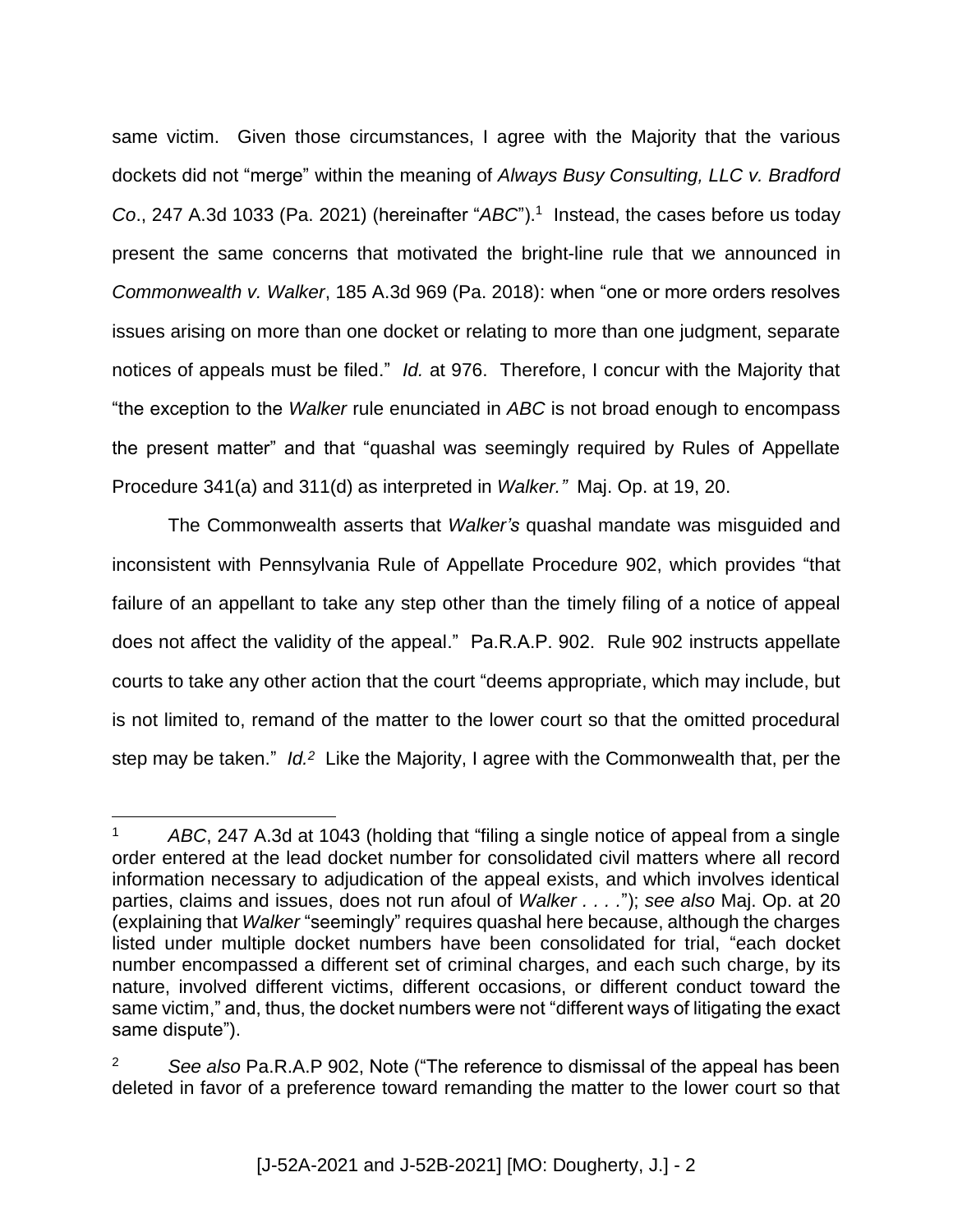plain language of Rule 902, appellate courts first should afford appellants that have filed defective notices of appeal under *Walker* an opportunity to cure those defects. Only after the appellant fails to do so should *Walker*'s remedy of quashal be on the table.

The Majority would apply Rule 902, "notwithstanding any effect its application here may have on the bright-line rule of *Walker*." Maj. Op. at 24. The Majority observes that application of the single notice of appeal requirement often elevates form over substance. In addition to *Walker*'s tension with Rule 902's instruction, the Majority astutely explains, *Walker*'s quashal mandate also conflicts with our decision in *Commonwealth v. Williams*, 106 A.3d 583, 588 (Pa. 2014) (holding that Rule 902 demonstrates a "preference for correcting procedurally defective, albeit timely, notices of appeal so that appellate courts may reach the merits of timely appeals."). The Majority's criticisms are well-founded.

While I joined this Court's decision in *Walker*, my observations of its application over the past three years have led me to reconsider my embrace of that precedent to the extent that it commands quashal unequivocally. The quashal mandate has deprived too many litigants of their right to an appeal because of technical defects, defects as to which our rules allow correction prior to any direct resort to quashal. *Walker*'s unwavering command of dismissal seems unwarranted in light of the plain language of Rule 902. For these reasons, I agree with the Majority that, consistently with *Walker*, Rule 341 requires an appellant to file separate notices of appeal when a single order resolves issues arising under more than one docket; "but, where a timely appeal is erroneously filed at only one docket, Rule 902 permits the appellate court, in its discretion, to allow for correction of the error, where appropriate." Maj. Op. at 24.

 $\overline{a}$ 

the omitted procedural step may be taken, thereby enabling the appellate court to reach the merits of the appeal.").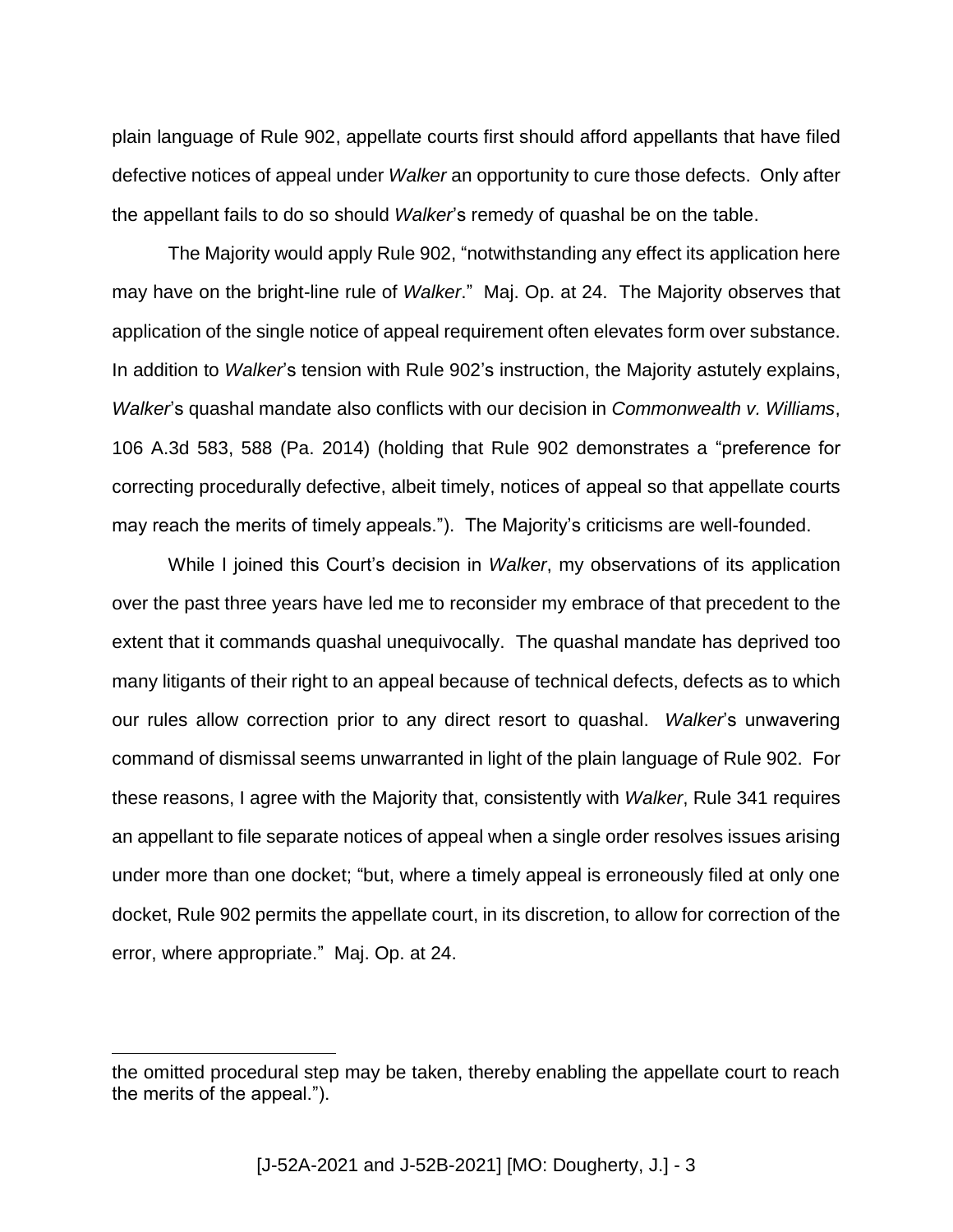I part ways with the Majority inasmuch as I would not apply Rule 902's safe harbor here. It would be inequitable to afford the Commonwealth the grace that has been received by no other appellant whose appeals have been quashed for the same *Walker* violation, including Messrs. Young and Casey themselves.<sup>3</sup>

In *Walker*, we chose to overlook the Commonwealth's noncompliance, holding that our rule would apply only prospectively. To that end, we observed that requiring quashal for the failure to file multiple notices "was contrary to decades of case law from this Court and the intermediate appellate courts that, while disapproving of the practice of failing to file multiple appeals, seldom quashed appeals as a result." *Walker,* 185 A.3d at 977. We deemed it critical that Rule 341's official Note was unclear as to whether multiple notices of appeal were required and as to the consequence of failure to comply with the brightline instruction. *See id*. Given that ambiguity, and given the novelty of our holding, it would have been unfair to hold that the Commonwealth's noncompliance required quashal.

Here, there has been no amendment to the appellate rules that is inconsistent with existing practice under *Walker*. Rather, the Commonwealth asks that we overrule *Walker*, at least insofar as it relates to the consequence of an appellant's failure to file multiple notices. This is not a circumstance in which the Commonwealth was unable to anticipate that its failure to comply with *Walker* would compel quashal. In each of the cases before us here, the Commonwealth filed the notice of appeal on December 21, 2018. We decided *Walker* on June 1, 2018. The Commonwealth had ample notice of *Walker*'s clear holding that "the proper practice under Rule 341(a) is to file separate appeals from an order that resolves issues arising on more than one docket." *Id*. If there was doubt as to

 $\overline{3}$ <sup>3</sup> *See infra*.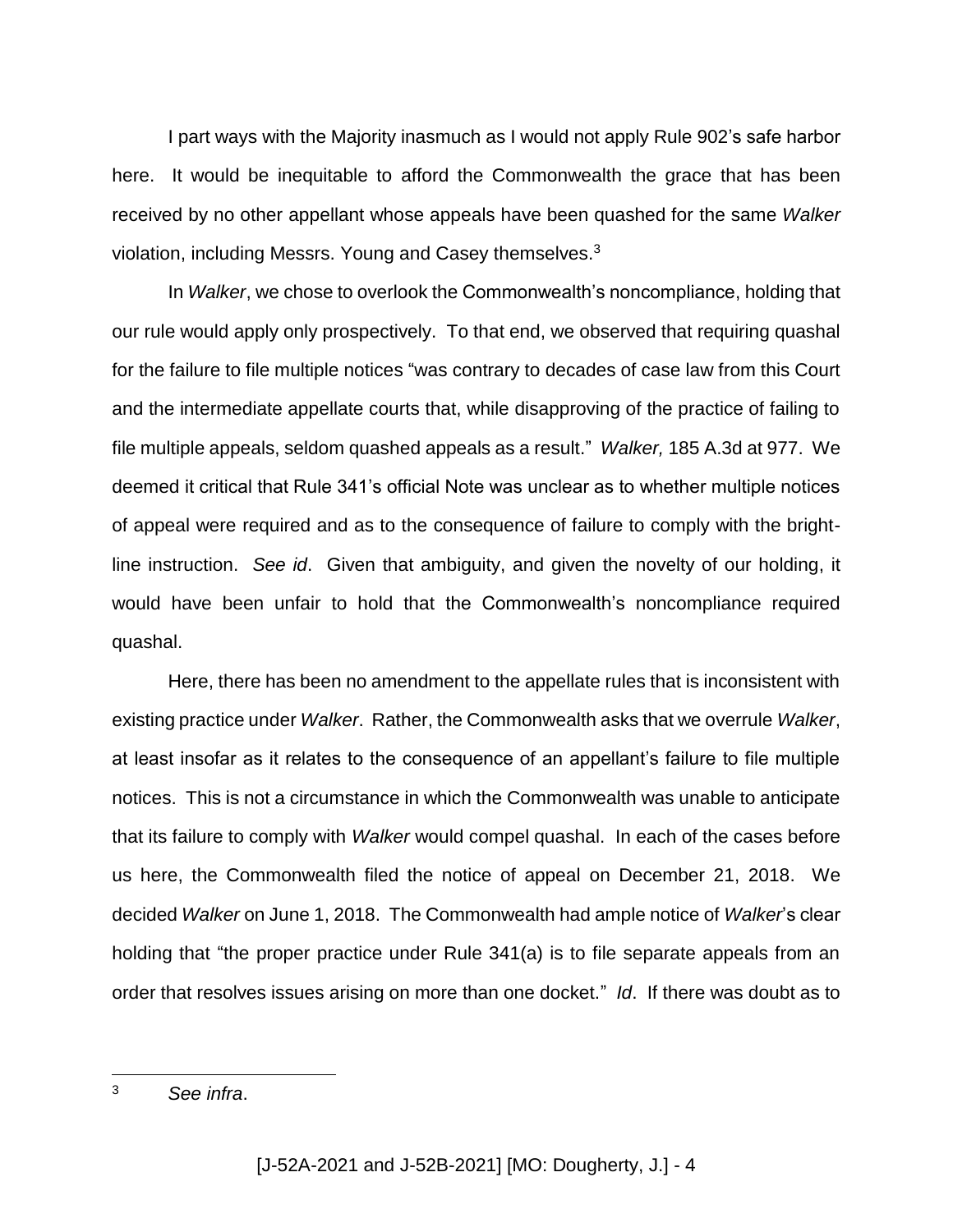whether *Walker*'s bright-line rule applied, the Commonwealth should have erred on the side of caution. It failed to do so.

And the present circumstances are unlike those at issue in *ABC*. While *ABC* carved out an exception to *Walke*r, it was not the exception alone that warranted reversal of the Superior Court's order quashing the appeal there. In that case, the appellant attempted to comply with the multiple notice of appeal requirement, but the attempt was thwarted. *ABC*, 247 A.3d at 1042 (emphasizing that "the prothonotary apparently relied on custom to require a single notice of appeal in consolidated cases, notwithstanding the conflicting directive of *Walker*, and ABC was thus misinformed by the court regarding the applicable law. We conclude this was a breakdown in court operations that ordinarily would preclude quashal.") No such breakdown in court operations occurred in this case. The Commonwealth's notices of appeal did not evince any attempt to conform with *Walker*'s bright-line rule. Nor does this case present an exception to *Walke*r. As the Majority recognizes, the Commonwealth simply failed to comply with the bright-line mandate.

In both *Walker* and *ABC*, fairness militated against quashal. There is nothing unfair about upholding the Superior Court's order in this case. Indeed, to afford the Commonwealth a do-over here would be particularly troubling considering that the Superior Court quashed Young's and Casey's appeals for the same reason that it quashed the Commonwealth's appeals challenging the trial court's order, which had granted in part and denied in part Young's and Casey's pretrial motions. Like the Commonwealth, Young and Casey filed a single notice of appeal from the trial court's ruling on their pre-trial motions. The Superior Court applied *Walker* to quash their application for permission to appeal from the trial court's order on the theory that they had filed a single application listing three docket numbers. *See Commonwealth v. Casey*, 218